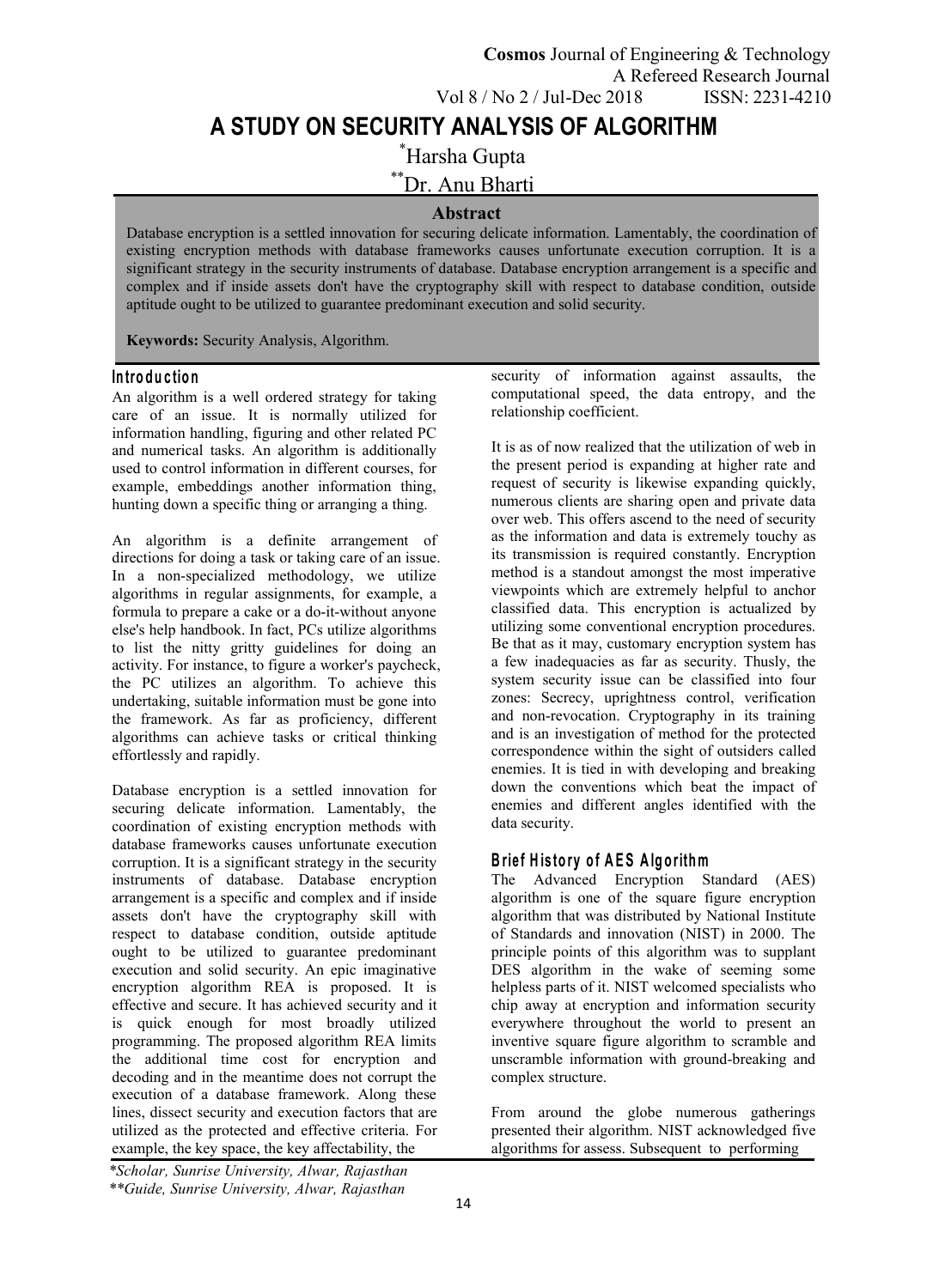different criteria and security parameters, they chosen one of the five encryption algorithm that proposed by two Belgian cryptographers Joan Daeman and Vincent Rijmen. The first name of AES algorithm is the Rijndel algorithm. In any case, this name has not turned into a prominent name for this algorithm rather it is perceived as Advanced Encryption Standard (AES) algorithm around the globe.

The Advanced Encryption Standard (AES) is a Federal Information Processing Standard (FIPS) which was proclaimed after an encryption algorithm standard rivalry by National Institute of Standards and Technology (NIST) in 2001. AES is one of the encryption systems which are utilized most much of the time on account of its high effectiveness and straightforwardness. It is the profoundly secure algorithm. AES is a symmetric square figure utilizes indistinguishable key for the encryption from well with respect to decoding process. In AES, the square and key size can be picked autonomously from 128, 160, 192, 224, 256 bits though if there should arise an occurrence of proposed it is 320 bits. In proposed algorithm the quantity of rounds has been expanded to 16 as it utilizes the 10 rounds for 128 piece key size. The proposed table has been drawn with the expansion in number of rounds which encourages in giving protection to the unapproved clients, greater security to the framework and better execution. In feistel structure, half of the information square is for the most part used to adjust the other portion of the information square and afterward these parts are swapped. In the event of AES the whole information square is handled in parallel amid each round utilizing substitutions and changes. It has been discovered that the symmetric figure is isolated into two classes: stream figure and square figure. In stream figure, one image isby and large utilized, for example, character or bit for the encryption and decoding process. It comprises of Plaintext stream, Ciphertext stream and Key stream. While, for square figure encryption is done together with the plaintext image of  $(m > 1)$  by making a similar size ciphertext image assembled together. From the definition, in a square figure single key is by and large utilized for the encryption regardless of whether the key comprise of the different qualities.

a) Square figure methods of activities an Electronic Codebook Mode (ECB): In this mode square same key is utilized for the change of plaintext into a solitary ciphertext for each square of plaintext. This mode for the most part works for the messages littler than the square length. In the event that the more extended messages, which must be encoded are first separate into squares of required length by

cushioning the last square whenever required. In this way, ECB technique for the most part works for little measure of information that may oppose to programmers.

b) Cipher Block Chaining (CBC) Mode: In this mode clients prerequisite is that equivalent plaintext squares creates the diverse figure content squares. In this manner, figure square affixing for the most part permit the XORing of each plaintext with figure content of the past rounds as it utilizes a similar key.

c) Cipher Feedback (CFB) Mode: This sort of a mode by and large permits the change of square figure into the stream figure. It wipe out the need of cushioning for the whole message to be the essential number of squares been utilized for the procedure. In this activity the left most bits are XORed with the primary section of the plaintext with the end goal to create the principal unit of figure content which is then transmitted. For the encryption procedure, move enlist is utilized for changing over plaintext into the figure content.

d) Output Feedback (OFB) Mode: This mode is like the CFB mode as clarified previously. OFB kills the age of same plaintext square to same figure content square by embracing an inward input component which is autonomous on both the plaintext and figure content piece strings.

e) Counter (CTR) Mode: In this sort of a mode the counter esteem must be distinctive for each plaintext obstruct that is encoded. Amid the encryption procedure, the counter is scrambled and afterward XORed with the plaintext with the end goal to deliver the figure content square without anchoring. For decoding the procedure is switched as it utilizes a similar counter qualities and afterward XORed with the end goal to get plaintext. The fundamental favorable position of this mode is basic plan; give equipment and programming proficiency and security to the framework.

#### **R e v iew o f L ite ra tu re**

Ashwak Alabaichiet al (2017) In Wireless Sensor Networks, the sensor hubs are battery controlled little gadgets intended for long battery life. These gadgets additionally need regarding preparing ability and memory. With the end goal to give high classification to these asset obliged arrange hubs, a reasonable security algorithm is should have been conveyed that can build up a harmony between security level and handling overhead. The target of this exploration work is to play out a security examination and execution assessment of as of late proposed Secure Force algorithm. This paper demonstrates the examination of Secure Force 64,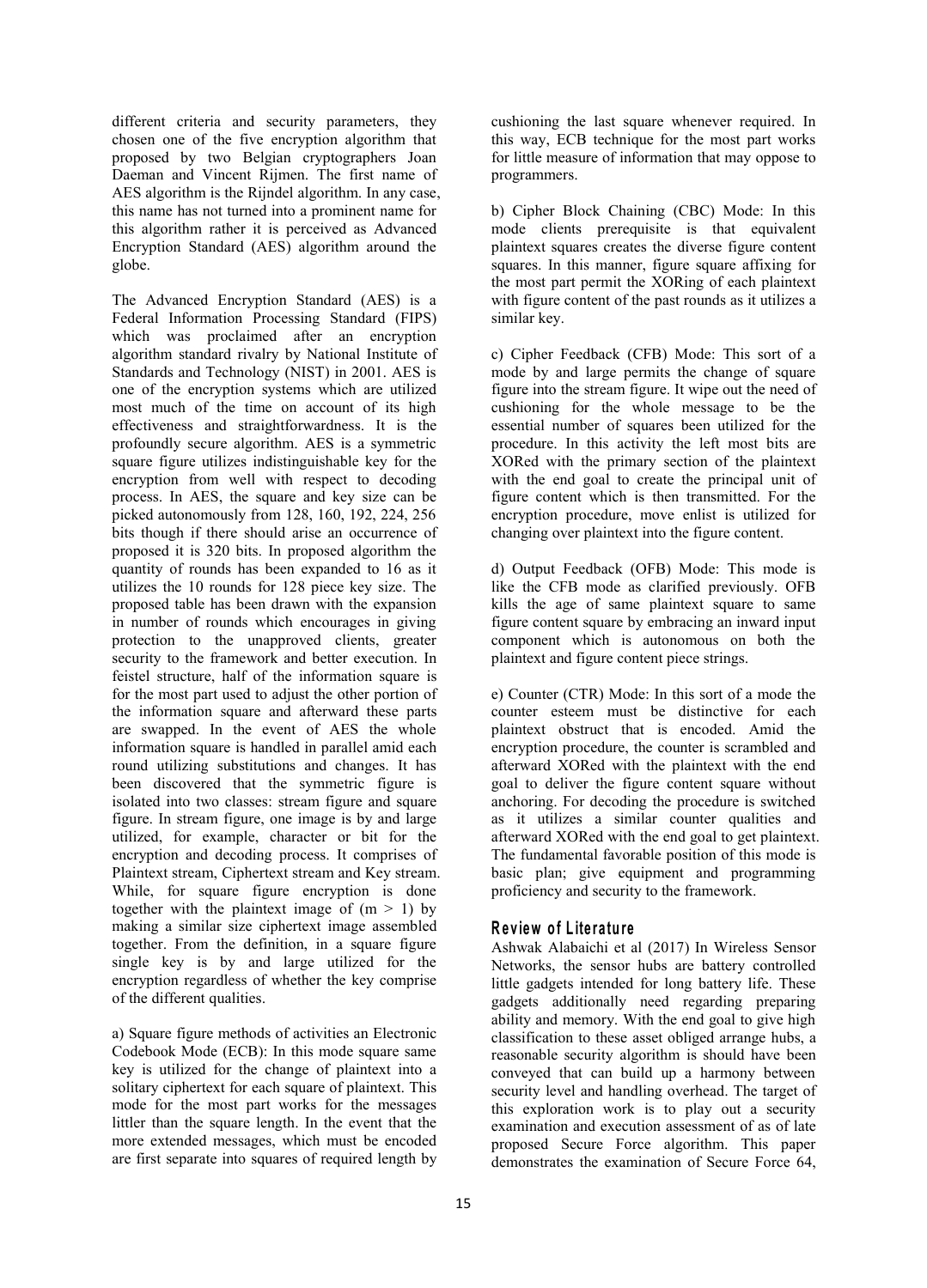128, and 192 piece design based on torrential slide impact (key affectability), entropy change investigation, picture histogram, and computational time. In addition, in light of the assessment results, the paper likewise proposes the conceivable answers for the shortcomings of the SF algorithm.

Salama D.et al (2017) Blowfish algorithm (BA) is a symmetric square figure with a 64-bit square size and variable key lengths from 32 bits up to a most extreme of 448 bits. With the end goal to gauge the level of security of blowfish algorithm, some cryptographic tests must be connected, for example, arbitrariness test, torrential slide criteria and relationship coefficient. In this paper we endeavor to break down the security of blowfish utilizing torrential slide criteria and connection coefficient. We dissected the arbitrariness of the Blowfish yield in a prior paper titled "Irregularity Analysis on Blowfish Block Cipher utilizing ECB and CBC Modes". The outcomes got from the examination of connection coefficient demonstrated that Blowfish algorithm gives a decent nonlinear connection among plaintext and cipher text while the aftereffects of torrential slide impact show that the algorithm displays great torrential slide impact from the second round.  $C++$  is utilized in the execution of the blowfish algorithm; MATLAB writing computer programs is utilized in the usage of torrential slide impact and connection coefficient.<br>Hadhoud M., (2017) Encryption gives solid

security to databases. To build up a database encryption procedure, numerous elements must be thought about. Associations must harmony between the prerequisite for security and the longing for brilliant execution. In this paper a novel encryption algorithm is proposed "Invert Encryption Algorithm (REA)". The proposed algorithm REA is basic but then prompts a figure. It has accomplished security and is quick enough for generally applications. REA algorithm is restricting the additional time cost for encryption and decoding to not corrupt the execution of a database framework. Also, planning REA algorithm has improved security in information encryption. In addition, the protected and execution of the proposed encryption algorithm REA is assessed and contrast and the most well-known encryption algorithms. Test results demonstrate that the proposed encryption algorithm REA beats other encryption algorithms at execution and security in databases. Generally speaking, the proposed encryption algorithm REA accomplishes balance between the security and the proficiency.

Weerasinghe T (2018) The data innovation quickly improvement and drastically changed the way of life individuals, notwithstanding shortening the

separation of correspondence, yet additionally advance the smooth trade of data streams. Be that as it may, subordinates to encourage the overall wellbeing of these issues, since into the advanced data age, most of the specialists of building and specialized staff and specialized laborers as far as innovation, data security is progressively turning into acritical issue. The RSA algorithm was distributed in 1978. It is a sort of extremely famous and broadly application modem cryptosystem on the planet. Despite the fact that there are bunches of articles to examine about how to break the RSA, however it is as yet secure today. In this paper, the creators might want to acquaint a variation assault with RSA.

Musheer A. also, Shamsher M (2018) Security is the most vital factor in distributed computing for guaranteeing customer information is put on secure mode in the cloud. Distributed computing is an adaptable, financially savvy and demonstrated conveyance stage for giving business. Fundamental objective of distributed computing is to give effortlessly versatile access to figuring assets to enhance association execution. In this exploration paper we have talked about the issue of information security in cloud and show execution examination to upgrade security as far as encryption algorithm and furthermore clarify a diagram of cloud and security issues.

#### **A s s e s sm en t C rite ria fo r A E S A lg o rithm**

Three essential foundations were utilized by NIST to assess the algorithms that were presented by cryptographer specialists.

# **A . S e cu rity**

A standout amongst the most critical viewpoints that NIST was considered to pick algorithm it is security. The primary explanations for this was clear a direct result of the principle points of AES was to enhance the security issue of DES algorithm. AES has the best capacity to shield touchy information from aggressors and isn't enabled them to break the scramble information when contrasted with other proposed algorithm. This was accomplished by completing a considerable measure of testing on AES against hypothetical and down to earth assaults.

#### **B . C o s t**

Another rule that was accentuation by NIST to assess the algorithms it is cost. Once more, the components behind this measures was additionally clear because of another fundamental reason for AES algorithm was to enhance the low execution of DES. AES was one of the algorithm which was named by NIST since it can have high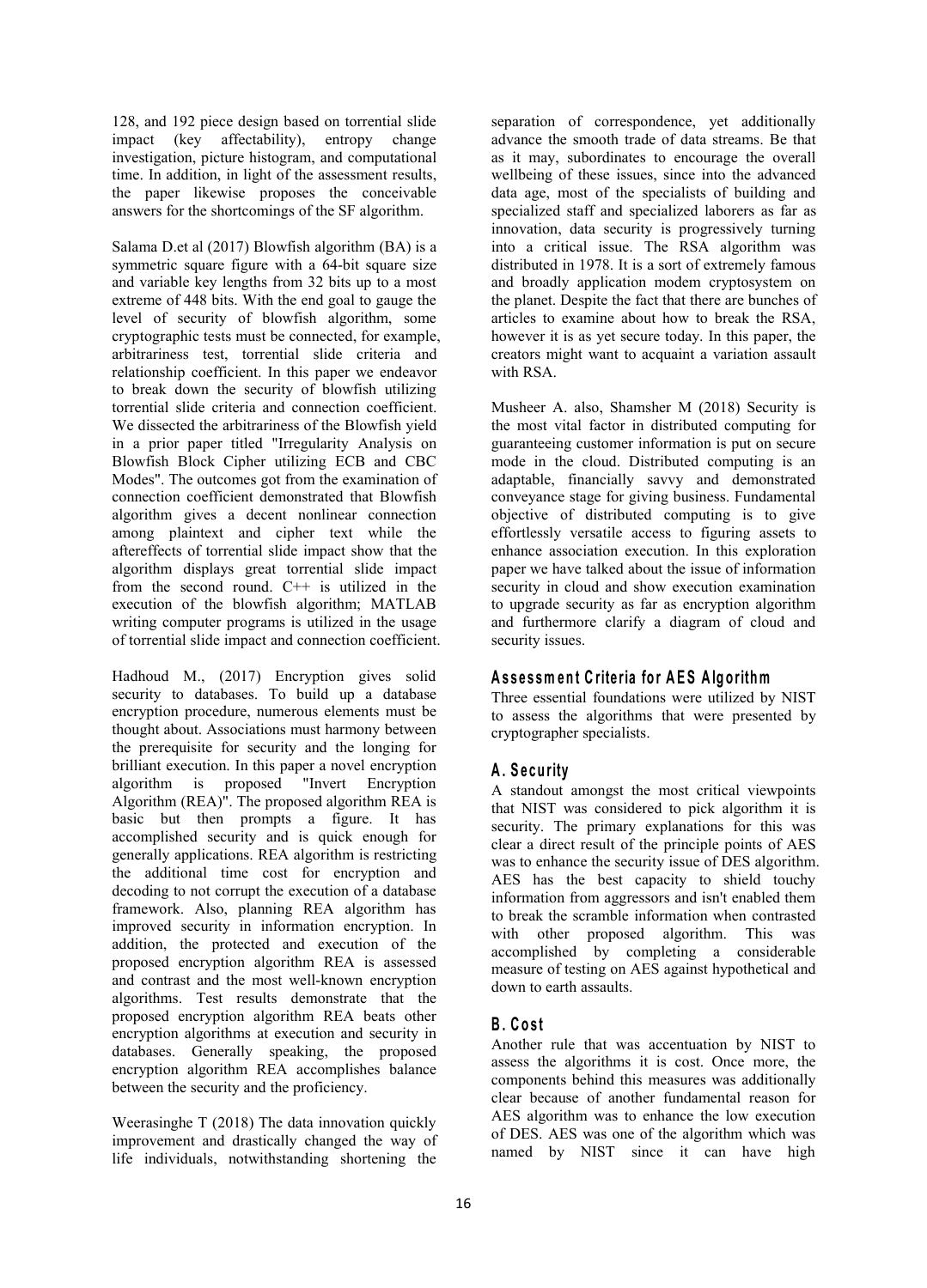computational effectiveness and can be utilized in an extensive variety of utilizations particularly in broadband connections with a fast.

# **C . A lg o rithm an d Im p lem en ta tio n C h a ra c te ris tic s**

This criteria was exceptionally critical to gauge the algorithms that were gotten from cryptographer specialists. Some imperative perspectives were estimated in this phase is the adaptability, effortlessness and appropriateness of the algorithm for assorted variety of equipment and programming usage.

### **C o n c lu sio n**

Utilizing web and system are expanding quickly. Regular a great deal of computerized information has been trading among clients. Some of information is touchy that need to shield from gatecrashers. Encryption algorithms assume essential jobs to shield unique information from unapproved get to. Different sort of algorithms are exist to scramble information. Propelled encryption standard (AES) algorithm is one of the productive algorithm and it is broadly upheld and embraced on equipment and programming. This algorithm empowers to manage diverse key sizes, for example, 128, 192, and 256 bits with 128 bits square figure. In this paper, clarifies various vital highlights of AES algorithm and introduces some past looks into that have done on it to assess the execution of AES to scramble information under various parameters. As per the outcomes got from investigates demonstrates that AES can give considerably more security contrasted with different algorithms like DES, 3DES and so forth.

Development of PC execution makes it conceivable to take care of by and by the issue of investigation of cryptographic algorithms on the small scale level, i.e. on the dimension of Boolean capacities. Any algorithm dependent on tasks of disarray and dissemination can be exhibited as an arrangement of Boolean capacities by formalized techniques. Arrangement of the issue of cryptanalysis keeps an eye on arrangement of an arrangement of Boolean conditions.

Finding the underlying foundations of nonlinear Boolean condition frameworks is alluded to various numerical issues which can't be fathomed with diagnostic strategies. The main strategy for their answer is look. Consequently it has been demonstrated that the establishment of cryptographic properties of algorithms dependent on activities of perplexity and dispersion is the logically unmanageable issue of finding the nonlinear Boolean conditions roots. The inquiry

region at arrangement of this issue can be decreased by exceptional means making utilization of properties of the Boolean capacities creating the framework.

Association between these strategies and those of cryptographic algorithm "break" is appeared in the examination. In specific conditions which the Boolean capacities must hold, the pursuit territory might be impressively reduced. In the event that the Boolean elements of the framework proportional to the cryptographic algorithm fulfill this condition, at that point all the known cryptanalysis strategies seem, by all accounts, to be ineffectual and by and by result in absolute pursuit.

Hence, crypto resistance of algorithms is proposed to be evaluated through investigation of Boolean capacity frameworks shaped from bit changes. The benefit of this methodology comprises in the way that it can appraise crypto resistance of an expansive class of algorithms with application the aggregate hunt as well as other "break" strategies.

### **R e a so n ab le M a te ria ln e ss**

The quality of distributed computing is the capacity to oversee hazards specifically to security issues. .In this exploration paper we have dissected encryption algorithm and reason that when you are keen on execution of algorithm then you can lean toward BLOWFISH,AES,DES. In the event that you are intrigued for the security of information, you can lean toward AES.AES algorithm is additionally great in support estimate.

In future we will broaden our exploration by giving algorithm execution and amid usage we likewise give a choice to client to choose encryption algorithm agreeing his/her prerequisite either scramble or unscramble information on cloud and give new idea to improve security in distributed computing.

#### **R e fe ren c e**

- 1. A., Aljunid (2018). "Performance analysis of encryption algorithms text length size on web browsers," IJCSNS International Journal of Computer Science and Network Security, vol.8 no.1, pp. 20-25.
- 2. A., Musheer and M., Shamsher (2018). "A New Algorithm of Encryption and Decryption of Images Using Chaotic Mapping ", International Journal on Computer Science and Engineering, Vol.2, No.1, pp.46-50.
- 3. Alabaichi, Ashwak and Salih, Adnan Ibrahem (2017). "Security Analysis of Secure Force Algorithm for Wireless Sensor Networks", International Journal on Computer Science and